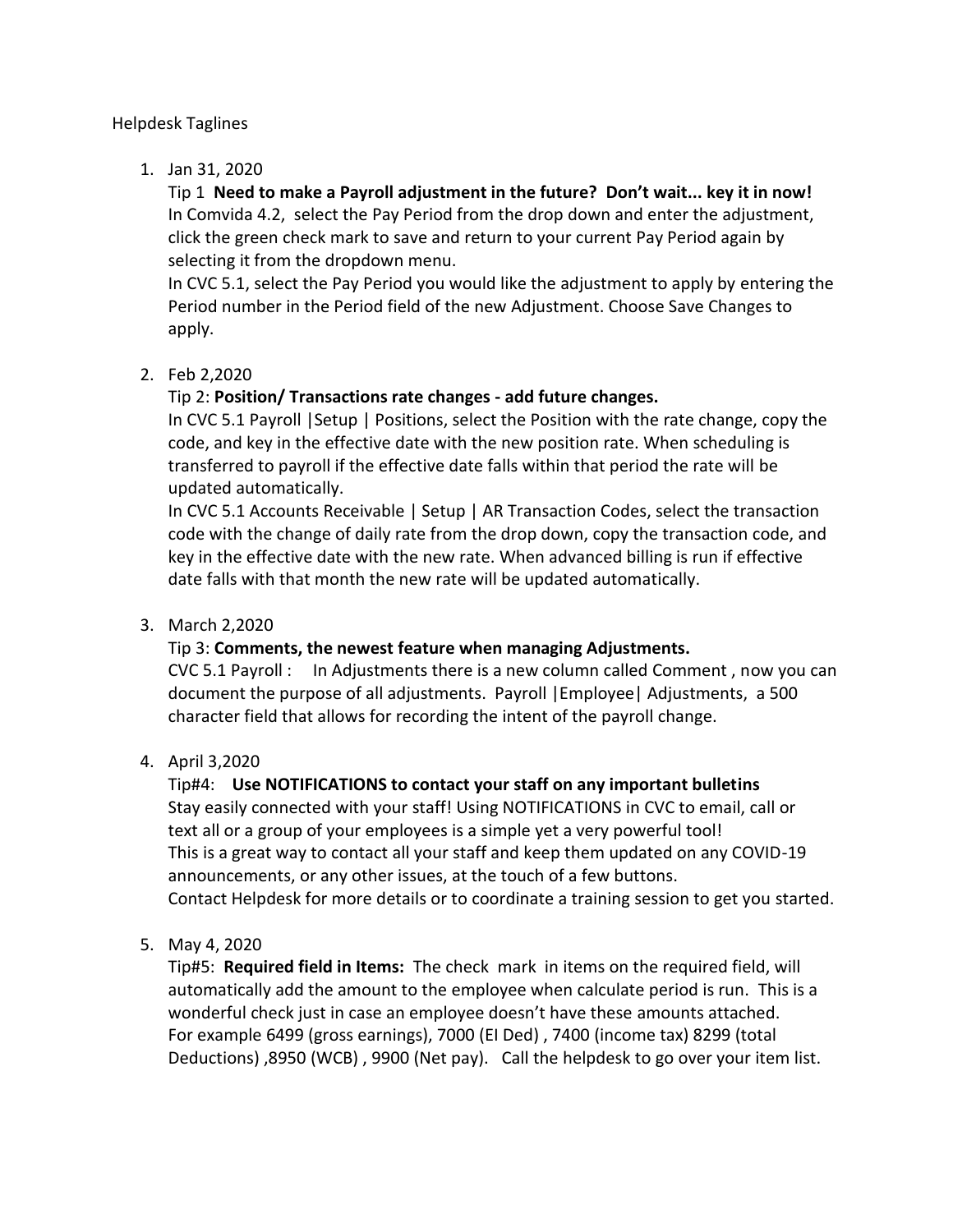## 6. June 1, 2020

Tip 6: Make Scheduling even easier with our new **'Verify Assignment'** feature! With the correct security, staff will be able to log on to their Self Serve and verify their assignments. Schedulers will be able to see if and when the shift(s) were verified, alleviating the need for reports. If needed, the Assignment List report will show the verified information.

# 7. July 3, 2020

Tip 7: Need a standard **report** that **includes multiple/random** Employees / Departments/ Units/Positions/ Cost Centres/Status/Employee Type Blocks or Payroll Type Blocks? Then click the grey dropdown arrow in any of these column header rows. Choose any number of these random fields to create a report required just by you! This new feature can be used in any place you see the grey dropdown arrow in the header. The window can also be resized by clicking and dragging the bottom right corner. No more individual employee calculate periods, click on 10 employees to create the last calculate period you need to run to correct a balance. Try it out today!

# 8. August 3, 2020

Tip 8: Be ahead of the game! Now is always a good time to **check your T4's** for the current year. Did you know you can generate T4's as many times as you want? Check the T4's SIN #, address, full employee name, box 26 & 28 earnings and box 40 benefits. Don't forget we have the new PIER report (Tools | PIER Check) that will help you balance CPP and EI employee & employer contributions. Don't wait, have a stress free T4 time.

# 9. Sept 1, 2020

Tip 9: Have you checked out the Support tab at the top right hand corner of CVC 5.1? Depending upon where you are in the program you will find the Setup User Guide, HR User Guide, Scheduling User Guide and Payroll User Guide. Wonderful source of information! Grab a cup of coffee or tea, prop your feet up and read away.

# 10. Oct 1,2020

Tip 10: We are all human and mistakes happen but NOW ComVida has made a way to reverse those mistakes in CVC 5.1.12. After Calculate Period if you notice that you

created an incorrect Adjustment simply choose the  $\Box$  button on the tool bar, this will reverse the adjustment in the current period. The reversal can also be done from previous periods and will apply to the current period. Peace of mind at last.

# 11. Nov 1, 2020

Tip 11: The time is upon us to **Generate** schedules for the coming year not only for the supervisors but your self serve employees now they will know when they are working!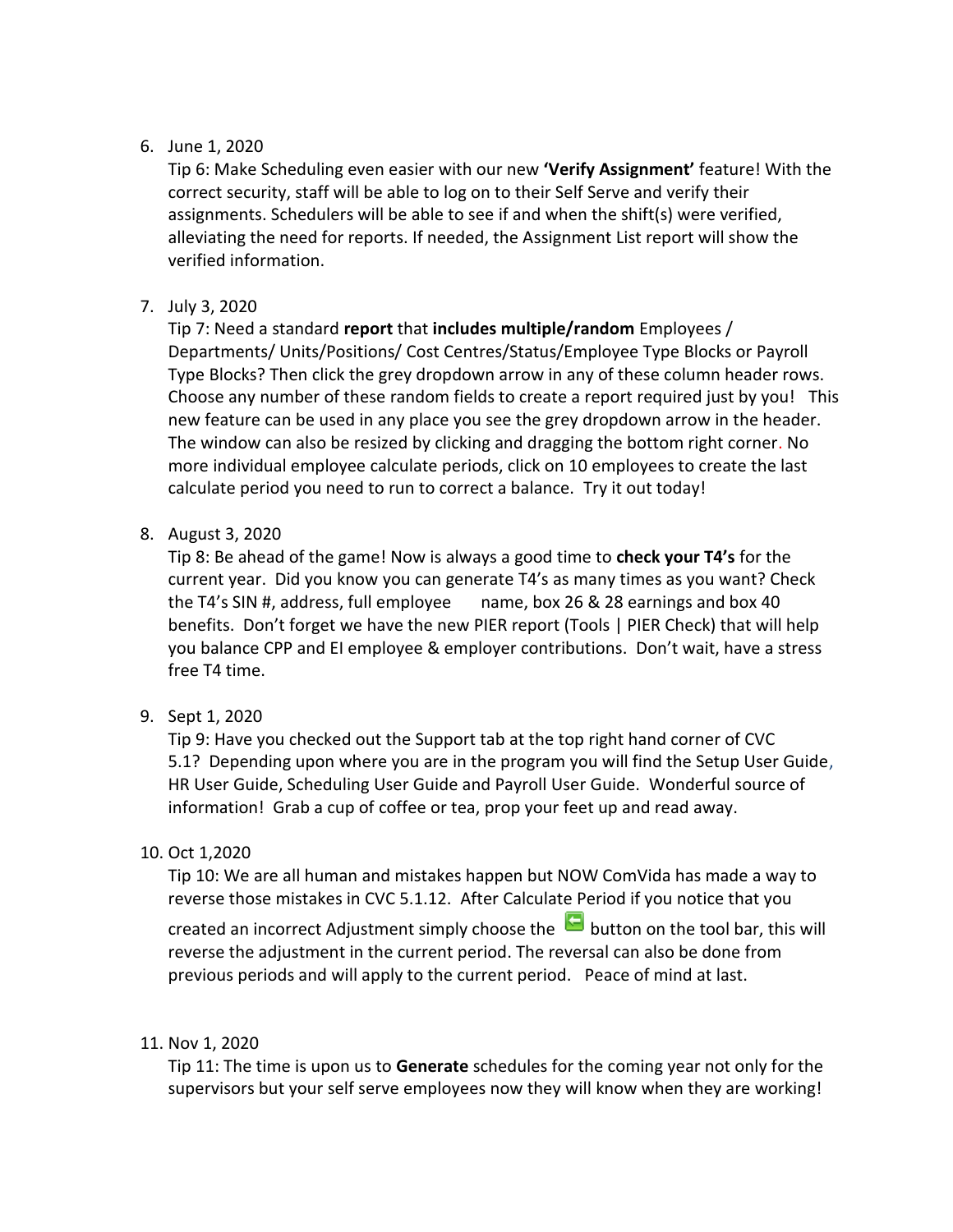This is a simple process by going to Scheduling | Tools | Global Generate. This will allow you to generate for all employees that have an open Rotation Assignment without having to generate them one by one. Set the Generate Assignments To date (which normally would be Dec  $31^{st}$ .) Select your Employee Criteria, select Generate, click Ok and your results grid will be displayed. The Print Report option is available to keep a copy for your records. For more information on the Global Generation tool, please see the CVC51 Scheduling User Guide, pages 93-94 under the Support menu.

## 12. December 1st, 2020

Tip 12: HEAR YE HEAR YE HEAR ALL ABOUT IT! **Year End Courses have started, last class December 16th .** Don't forget to sign up! The beneifts are galore. Walks through all the year end setup, checks out the 4 new 'other' boxes on the T4's, how to- generate, print/email, and export the T4's. Makes year end a breeze. Sign up before it is too late!

## 13. December 16th , 2020

Tip 13: **REMINDER:** Update to 5.1.13 or 4.2.27 before the end of the year to include the T4 'other' boxes and 2021 tax table. **On behalf of all of us here at ComVida** Merry Christmas, Happy Holidays, Joyeux Noël, and Joyeuses Fêtes to you and your family!

## 14. Jan  $5<sup>th</sup>$ , 2021

Tip 14: Happy New Year! Check those T4 balances! You should notice there are 4 new 'other' boxes 57-60 these amounts come from Calculate Period History. If adjustments were made after those specific pay periods it will not reflect in the month that it could have been meant for. Let us know if you need some help! Don't forget the year end documents are up on our *new* website (check us out!) **[http://www.comvida.com/policies-and-procedures.](http://www.comvida.com/policies-and-procedures)**

## 15. Feb 3, 2021

Tip 15: The **Calculate Period** Report is often overlooked! It is an excellent tool and should not be ignored especially when a new item is added or an old item modified, check the calculation on the item(s) to make sure it is doing exactly as you wish. It is always a good idea to spot check calculate periods check for duplicate items or to check old items to see if they are calculating correctly. If an employee changes from casual to part time or full time, make sure the correct items have been added or ones no longer needed are put on hold in the Employee Amounts. Is the '**Apply HR Defaults'** tool being run every pay period so that Department/Unit/Position/and Cost Centre are set to default? Typically the item range would be from 6499 to 9900, but please note that it may have to be run more than once if you have items above 6499 that autocalculate...meaning they don't have ENTRY in the formula. An example of this would be item 0799.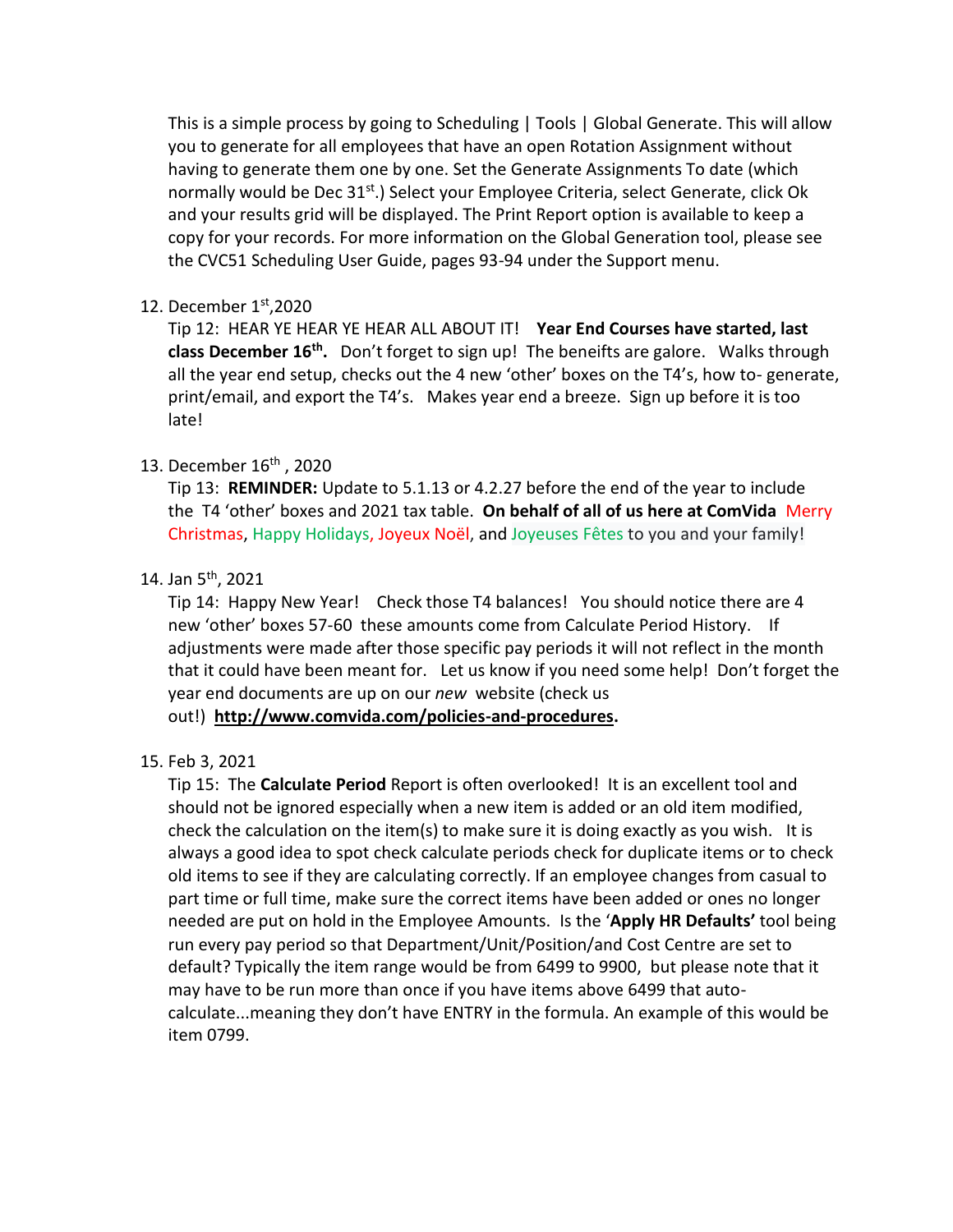#### 16. March 1st, 2021

Tip 16: **Payroll** : Another year and another T4 session finished. Great job! Remember the best time to keep up to date with addresses/province/balances for the T4 is *now*. At least once a month, generate your T4s and print the Pier report to ensure you are balancing. Correcting adjustments are done quickly and efficiently! Therefore NO surprises at T4 time.

Recommendation: Before exporting the pay slip payments file, print out the Balance Report for a quick check for negative balances or any balances that don't look quite right. Making corrections is much simpler before the file has been sent to the bank. **Accounts Receivable**: Before running the PAP, run the Balance Report to check out the outstanding balance. This makes it easy to capture any discrepancy before running the PAP.

## 17. April 1st, 2021

Tip 17: Before generating pay slip and/or cheque, always make sure to check the **payment date**. The payment date is shown on the lower right of the payroll screens. Changes can be made from Payroll | Setup | Settings or from the generate pay slip/cheque screen. If you are running version CVC51, you can also update the payment date under Setup | Periods.

Did you know that in CVC51 *pay slips can be emailed* as many times as you want, even including pay slips from prior pay periods? Ease the hassle of printing pay slips whenever the employee asks for another copy, it's just one click away!

## 18. May 1st,2021

Tip 18**:** Have you heard about our amazing **Background Jobs** in CVC5.1? These are jobs that can be set up to run automatically and can alert a single user or a group of users when specific milestones have been reached for an employee(s). HR Date fields or Number fields can be used to send an alert of an anniversary date, or which staff fall between a range for Seniority hours and could potentially qualify for a wage increase, or even Skill set expirations and much more!

**Spring/Summer** classes are underway. Don't miss out, make sure to sign up now and learn all there is to know about CVC 5.1 HR, SS, PR and ART. Learn quick and easy tips and techniques to make your job easier!

## 19. **June 1st, 2021**

Tip 19**:** With each new version of ComVida, there are always lots of new goodies! Make sure you check Security | Security Groups to allow the proper groups to access any of these exciting new feature(s).

Have you checked out our website **[www.comvida.com](http://www.comvida.com/)** recently? There are two new videos on our Resources | Learning | Learning Centre page, called Automatic Reminders and Call Outs these are short videos which show you a little of what CVC 5.1 can do! Very powerful stuff!!! Be sure to visit often as new information videos will continue to be uploaded periodically. As well as our past email **Tips** from Helpdesk can also be found on our website under Resources | Helpdesk | Policies and Procedures.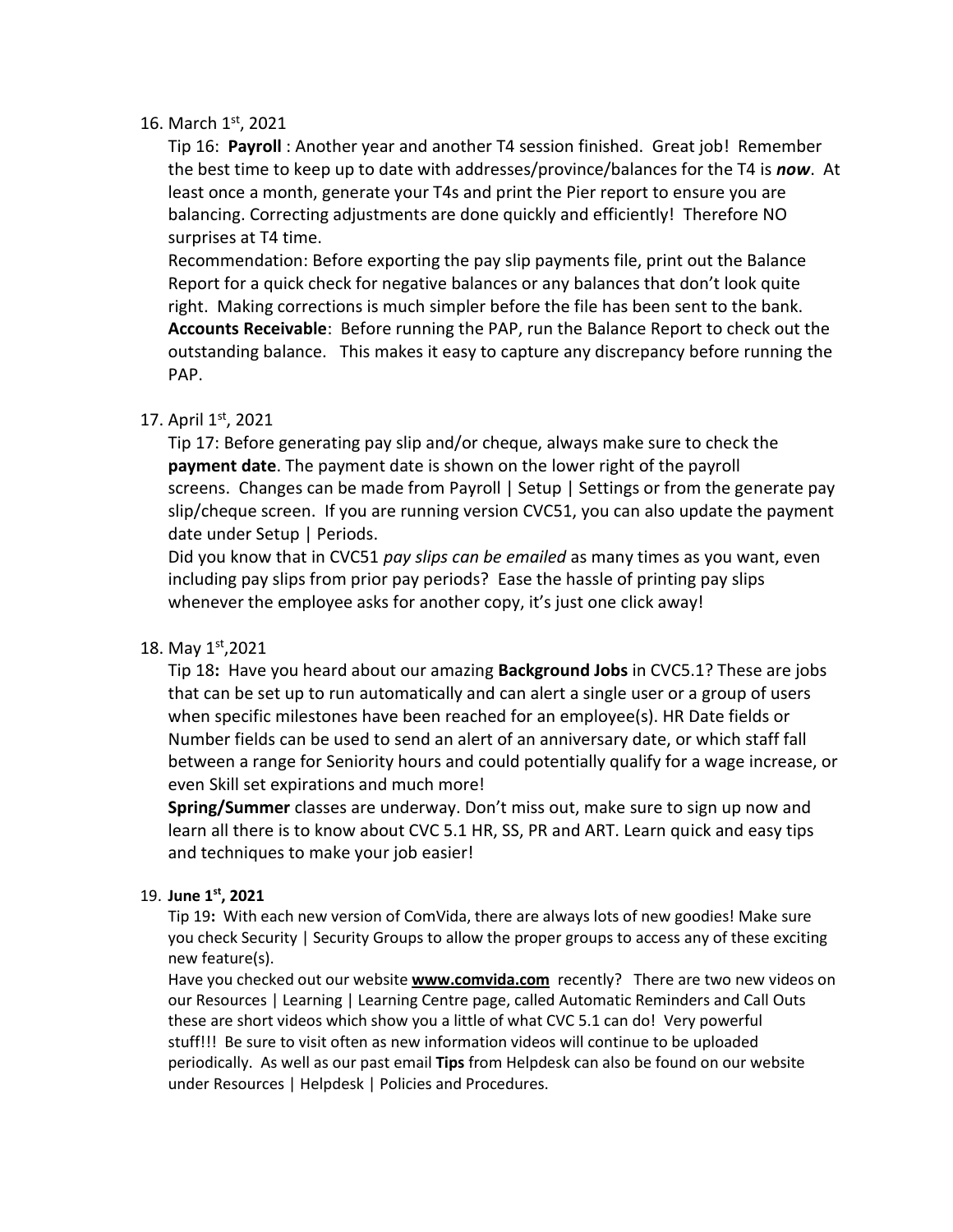**Spring/Summer** classes are underway. Don't miss out, make sure to sign up now before they are gone. Learn all there is to know about CVC 5.1 HR, SS, PR and AR, including quick and easy tips and techniques to make your job easier!

**ComVida** will be **closed** July 2nd, 2021 for ComVida's Staff Appreciation Day.

#### 20. July 1st, 2021

Tip 20**:** The **Shifts To Be Filled** page is one of the most versatile and powerful pages in Scheduling. Are you using this to cover your vacant shifts? All the information you need in order to fill a shift is nicely displayed on this one page, including the ability to customize and add columns with fields from Human Resources! This page *even* allows you to notify and call out the appropriate employees, all with a few clicks of your mouse. Notifications use email, voice mail and/or text messaging, eliminating the need to physically call each employee. This one feature alone can save hours of work!!! This page does it all.

#### 21. August 4<sup>th</sup>, 2021

Tip 21**:** In CVC 5.14 an exciting *Leave Management* feature is now available! Before submitting a leave request, staff will be able to log in and look at their *Leave Management* page to see all of their leave balances including what is pending and what is remaining. Schedulers will be able to either approve or decline a request as they can see not only the employees' leaves balances and their assignments, but also coverage for the entire department for the requested day(s). Making an informed decision will be a snap as all this information is nicely summarized on the *Leave Management* page. Then, if that isn't enough, Schedulers can automatically notify the employee of their decision. Once all the pieces have been set up, Leave Requests will be super quick and easy to handle, you will be amazed with all the time that is saved! Keep an eye on emails from ComVida HelpDesk for course offerings coming this September.

#### 22. September  $1<sup>st</sup>$ , 2021

Tip 22: Summer is coming to an end…which means T4's are just around the corner. Save time at year end by balancing those T4's now! Tools | T4 and T4A | Generate T4's! Also it is a great time to Run the PIER report to make sure CPP and EI are correct. Tools | PIER Check...if you don't see it on the menu, double check your Payroll Security group to ensure the Tool has been activated. Adjusting the amounts in the current year will not only correct the T4's but your GL Journal entries for the period will also be correct.

Did anyone mention courses? Our Fall/Winter courses are here! We have 3 new very exciting courses. Check out the Leave Management course. This new module will make handling leave requests a breeze. What about decluttering your database? Take our **Easy Clean Up &** Maintenance of CVC 51 course. Background Jobs are easy to set up specific task and will automatically notify you of the results, without any work. Watch your emails for announcements on all of our fabulous courses! Looking forward to seeing you!

#### 23. October 1st, 2021

Tip 23: Creating Lookups for Type Block Labels will allow you to choose from a drop down menu which will help trim and group your selection (Main | Setup | Lookups). To have specific reports grouped together, for example, Period, Monthly, Quarterly, Yearly or even ED/Administrator, Managers (name or department), go to Payroll | Setup | Reports, and enter the desired Type Block character. These reports can then be filtered to run at the same time, saving time and ensuring none are missed. If there is an error when printing a report, make sure